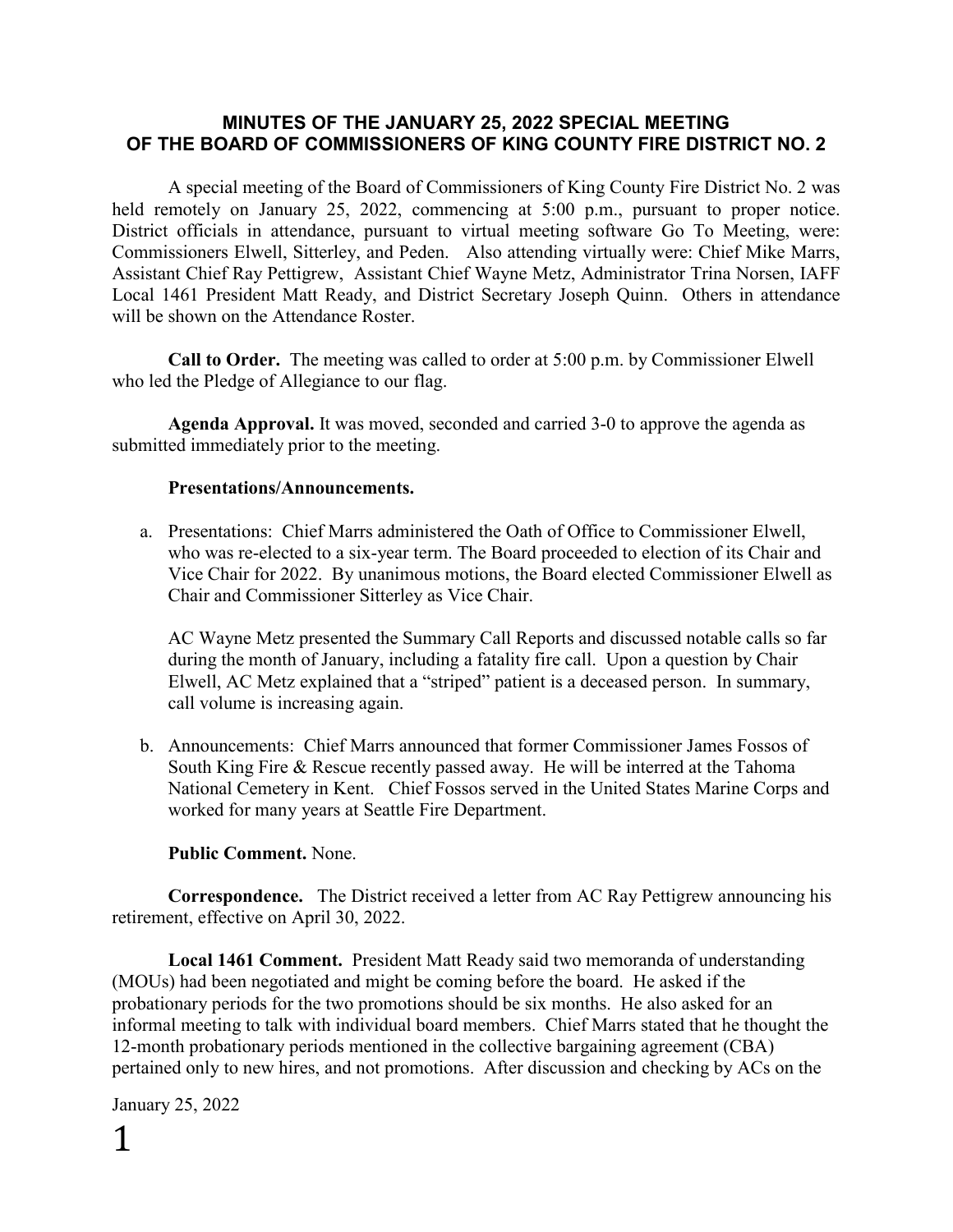CBA language, it was stated that now it will be listed as 12 months so the motion under New Business on the agenda would be altered as appropriate. President Ready also spoke about an infant CPR call that was a difficult call. Ed Marrs did a critical incident stress debriefing with the crew that was involved in that call.

**Administration Reports.** Chief Marrs delivered the Chief's report as follows:

**Facilities.** Chief Marrs said there is no heat at Station 28. The large invoice from Hermanson's is for trouble shooting primarily. We have two bad compressors out of a total of four at Station 28. One compressor was replaced 18 months ago. Chief Marrs said there may be a product problem and perhaps a warranty claim. The administration is not happy with the situation at all. See Motion under New Business.

Chief Marrs updated the board on the Station 19 remodel project. The staff is working on a scope of work for an architect contract.

## **Equipment.** N/A.

**Personnel.** Chief Marrs noted that Joe Kupferling had sent in a thank you letter as to his promotion to Battalion Chief. The Chief praised BC Kupferling for his outstanding contributions to the district throughout his career thus far.

Chief Marrs noted that BC Paul Fray is retiring after 36 years, as is Firefighter Bredl after 34 years.

Chief Marrs said an MOU has been negotiated with the Local as to the new hires and the calendar so that MOU will be distributed for electronic signatures by him and President Ready.

Chief Marrs called upon AC Wayne Metz for an operations update. AC Metz noted that district personnel helped with a Captain test at Puget Sound Regional Fire Authority. He also said our new recruits did great at Academy. Firefighter Langbehn made the Chief's Company and also got the Top Rung Award, having been awarded that honor by his peers. Three of the new recruits have started work already. New hires are going to a Fire Academy run by the Training Consortium and will graduate on or about May 19, 2022.

AC Metz also reported that due to retirements, a new Captain position has opened up. Later in the meeting, there is a motion to appoint Troy Harris to that vacant Captain position. Finally, he said the Firefighter posting for an entry level position is up on the National Testing Network and 300 persons have signed up to get an application.

**Events.** Chief Marrs said the usual meeting dates of February 1 and March 1 are unworkable as they are too early in the month. He suggested February 8 and March 8 for special meetings instead and by unanimous consent, the board agreed to change the schedule accordingly. The second meeting of each month, respectively, will be February  $22<sup>nd</sup>$  and March  $22<sup>nd</sup>$ .

January 25, 2022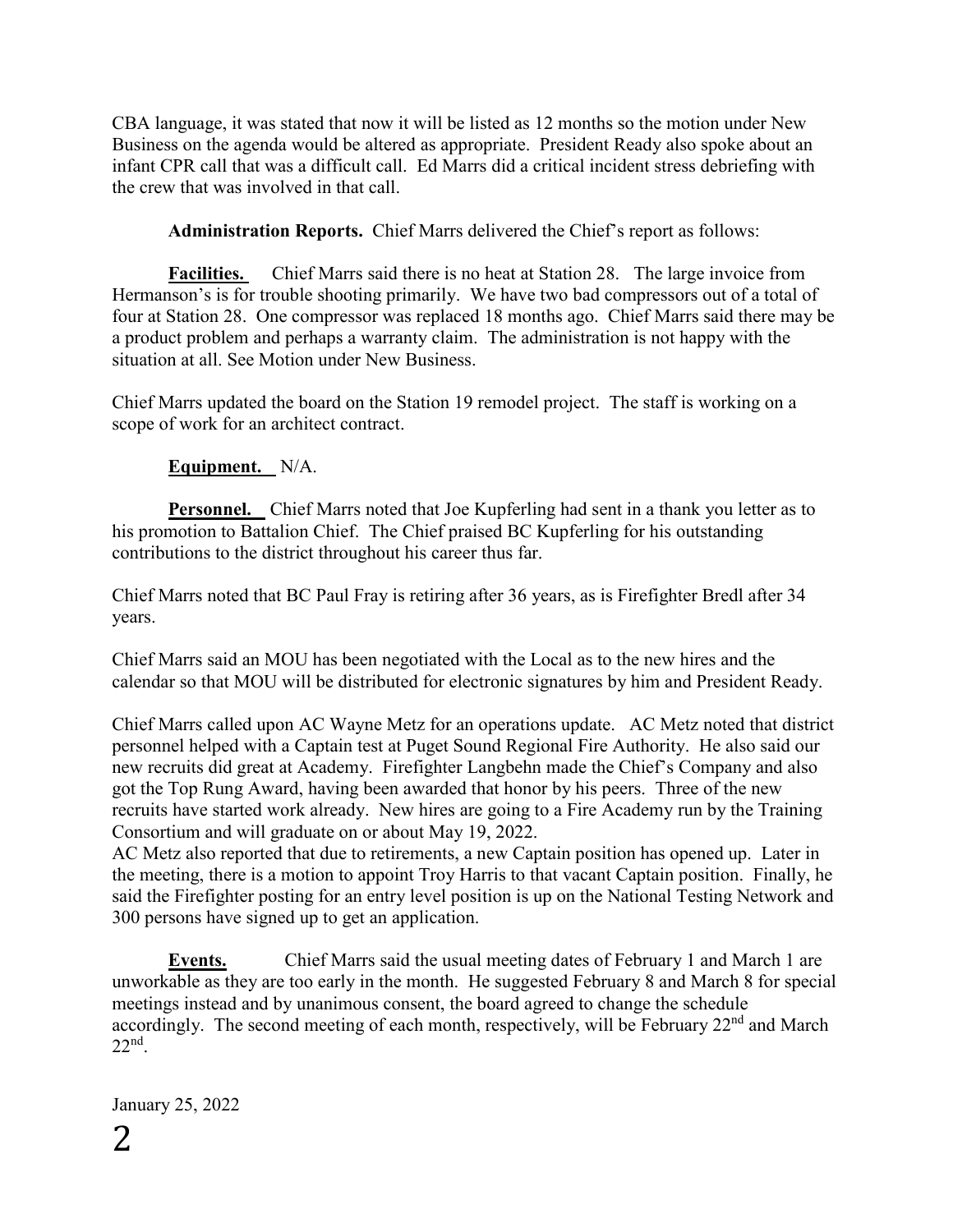Chief Marrs said the Covid-19 case count is steeply declining. Hospitalizations are decreasing somewhat too. The Washington National Guard was dispatched to Harborview to assist there. The District has had 19 Covid cases and one firefighter is in quarantine now. South King has had to "brown out" one aid car and Seattle Fire has had to do that too, due to Covid. At the District, voluntary testing before shift is working well.

Chief Marrs reported on the status of the King County Superior Court vaccine mandate litigation, in which the religious exemption process of the employers was being challenged. He said the motions for preliminary injunction and for class action certification were both denied by the judge. Attorney Quinn added that, subsequent to the judge's decision on those motions, the plaintiffs' attorney filed a motion to dismiss the case without prejudice (this means it could be refiled later) and now a judge has entered an order dismissing the entire case. The judge who denied the motions indicated that she felt there was little or no likelihood of success ultimately on the merits, as she was inclined to believe the plaintiffs had to file complaints with the Equal Employment

Opportunity Commission (EEOC) and tort claims with the districts or cities before filing a court action.

Chief Marrs mentioned the CARES program, which is being pursued collaboratively with the City of Burien. He also mentioned the GEMT program as a possible revenue source for the district, especially within the North Highline district. He felt that might be a way to place an aid car in service. Chief Marrs mentioned that Enumclaw Fire had been able to put a two-person aid car in service due to GEMT money. Attorney Quinn discussed the GEMT program and that many departments all over the state are receiving millions of dollars in reimbursement from the administrators of Medicaid, due to transports of Medicaid-eligible patients. Mr. Quinn also explained charging for BLS services under RCW 52.12.131, and that many departments have "membership" programs allowing the forgiving of charges to the taxpayers of the district.

Chief Marrs mentioned that the Burien City Manager is retiring and that the Interim City Manager is Caroline Hope. He also said Vic Pennington is ending his service as Fire Chief at South King Fire & Rescue, after the end of January, and that Dave Mataftin will be the Interim Chief.

**Consent Agenda.** The Consent Agenda, all of which was approved 3-0, upon a motion made by Commissioner Sitterley and seconded by Commissioner Peden, consisted of the Chief's Report, the meeting minutes of the regular meeting of January 4, 2022, and Voucher Approval for January 2022 as follows: Expense Fund: Voucher No. 220101001 through 220101095 in the amount of \$1,452,321.96, due for payment on January 31, 2022.

## **Unfinished Business.** None.

## **New Business. Motion: Permanent Appointment to Captain.**

Commissioner Sitterley moved, and Commissioner Peden seconded, a motion to authorize Chief Marrs to appoint Troy Harris to a permanent Captain position. The start date for

January 25, 2022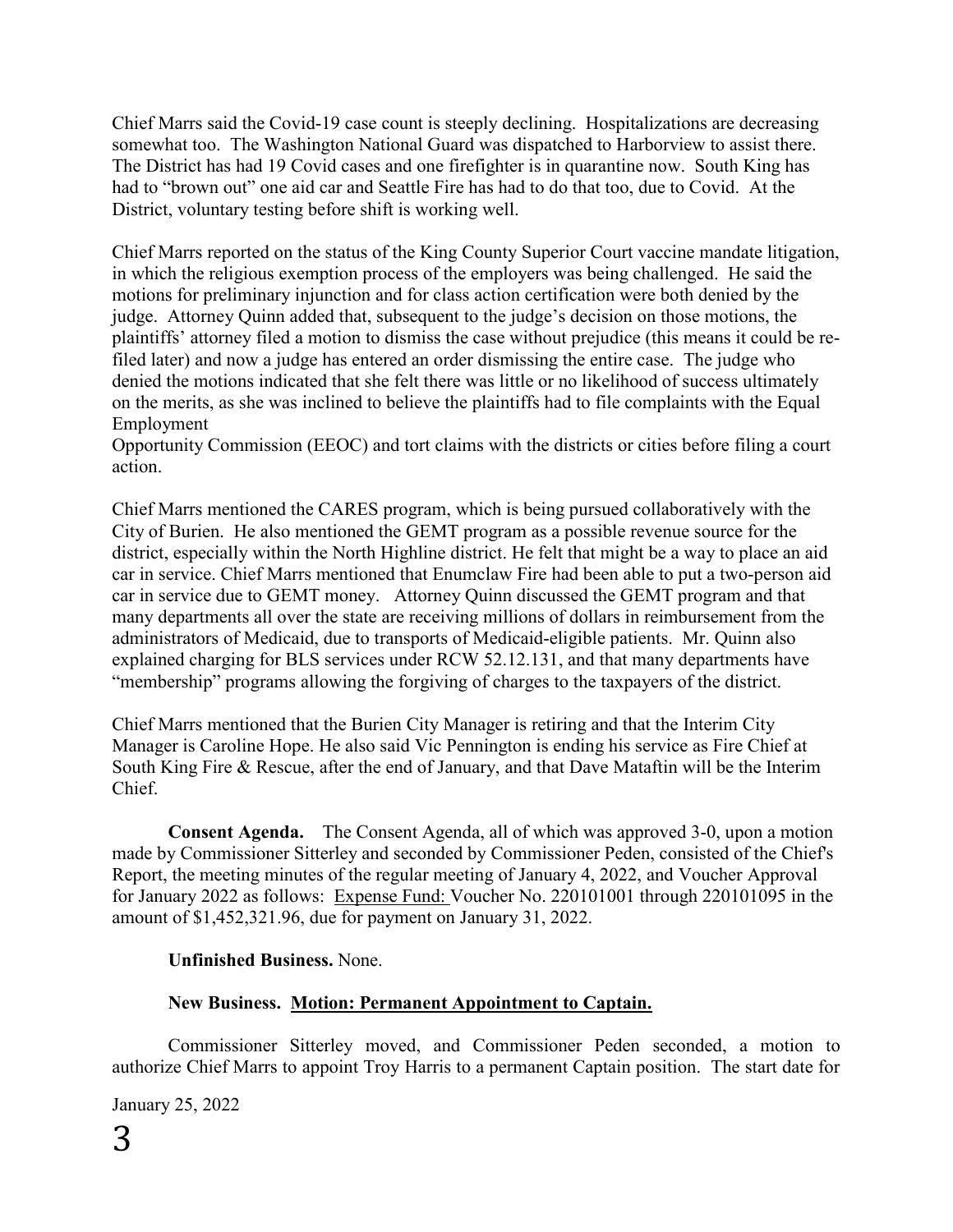the position is February 1, 2022 with a probationary period of 12 months. The promotion is being made from the 2021-2023 Captain Promotional List. Motion carried, 3-0.

## **Motion: Repair of HVAC at Station 28.**

Commissioner Sitterley moved, and Commissioner Peden seconded, a motion to approve and authorize payments for HVAC repair at Station 28. Services were performed by Hermanson Company, LLP from the current vendors list, for a total price including tax of \$19,362.69. Motion carried, 3-0.

## **Executive Session:** None.

**Good of the Order.** Commissioner Peden asked if the district has any volunteers. Chief Marrs said we have a few and he called upon Ray Desmarais for a more detailed answer. Ray said there are three active volunteers and that in the fall of 2022 there will be a volunteer fire academy, coordinated here by the Captains.

**Adjournment.** Pursuant to motion, the meeting was adjourned at 5:48 p.m.

**Attachments.** Attached to these Minutes are copies of:

- 1. the Meeting Notice
- 2. the Meeting Agenda
- 3. the Attendance Roster
- 4. letter from AC Pettigrew announcing retirement
- 5. Hermanson invoices
- 6. Voucher approval forms

Minutes Approved: **February 8, 2022**.

C & & full [\\_\\_\\_\\_\\_\\_\\_\\_\\_\\_\\_\\_\\_\\_\\_\\_\\_\\_\\_\\_\\_\\_\\_\\_\\_](https://na4.documents.adobe.com/verifier?tx=CBJCHBCAABAAmAeyG7lIEzIZpYt9e3wahb1D6F-l2okt) Chris Elwell (Feb 12, 2022 08:38 PST)

Chris Elwell Chairman

Attest:

 $Joseph F.$  Quinn (Feb 9, 2022 09:04 PST) Joseph F. Quinn

Joseph F. Quinn, District Secretary Ted Sitterley

Commissioner

Rudy Peden (Feb 9, 2022 13:53 PST) Rudy Peden

Rudy Peden Commissioner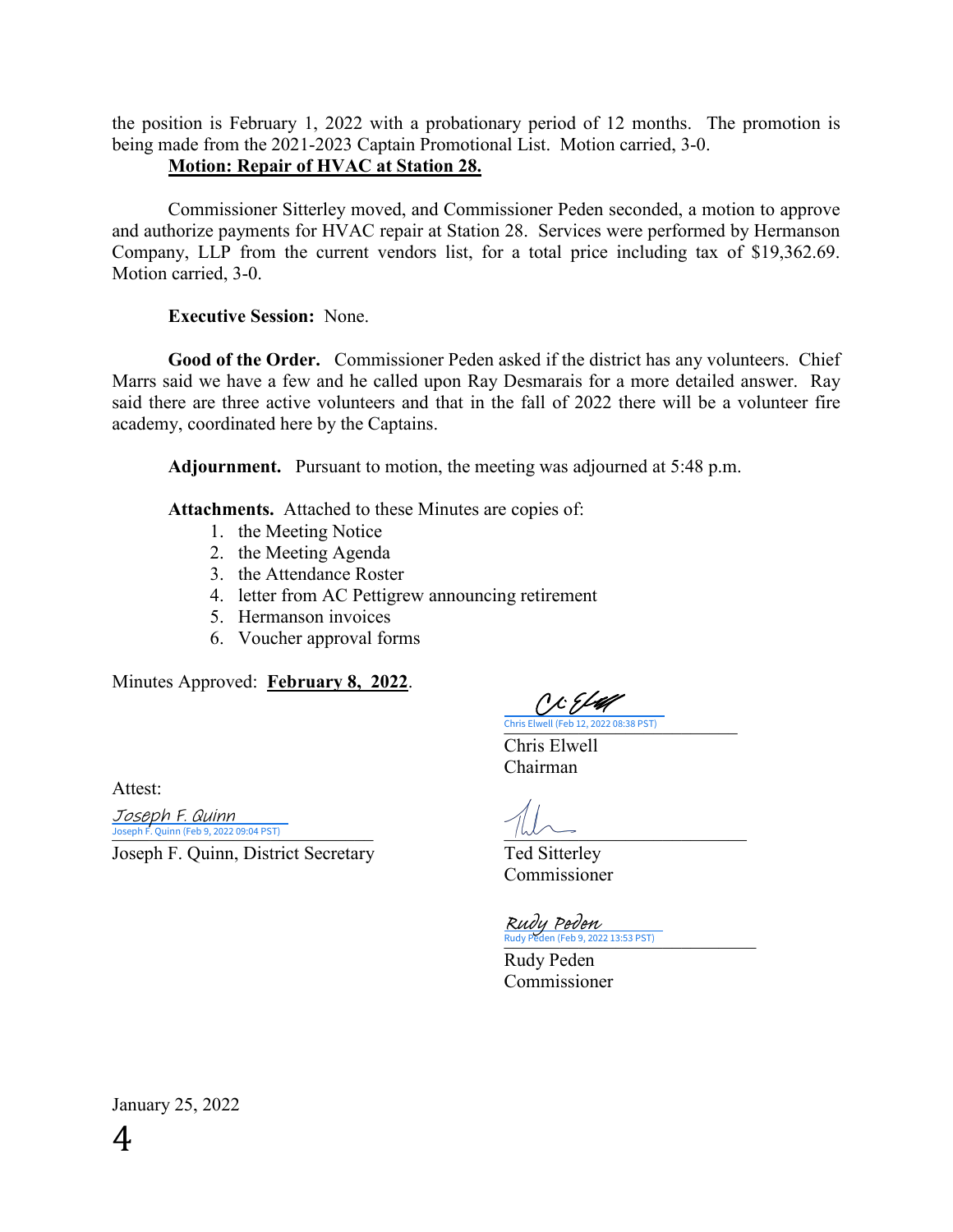# KCFD2 Minutes of the January 25th Board **Meeting** Final Audit Report 2022-02-12

| Created:        | 2022-02-09                                   |
|-----------------|----------------------------------------------|
| By:             | Trina Norsen (tnorsen@king2fd.org)           |
| Status:         | Signed                                       |
| Transaction ID: | CBJCHBCAABAAmAeyG7lIEzIZpYt9e3wahb1D6F-I2okt |

## "KCFD2 Minutes of the January 25th Board Meeting" History

- $\Box$  Document created by Trina Norsen (tnorsen@king2fd.org) 2022-02-09 - 3:49:40 PM GMT
- Document emailed to Chris Elwell (celwell@king2fd.org) for signature 2022-02-09 - 3:50:40 PM GMT
- Document emailed to Ted Sitterley (ted.sitterley@us.belfor.com) for signature 2022-02-09 - 3:50:40 PM GMT
- Document emailed to Rudy Peden (firesta33@yahoo.com) for signature 2022-02-09 - 3:50:40 PM GMT
- Document emailed to Joseph F. Quinn (joequinn@firehouselawyer.com) for signature 2022-02-09 - 3:50:41 PM GMT
- **Email viewed by Ted Sitterley (ted.sitterley@us.belfor.com)** 2022-02-09 - 3:56:44 PM GMT
- $\mathscr{O}_\bullet$  Document e-signed by Ted Sitterley (ted.sitterley@us.belfor.com) Signature Date: 2022-02-09 - 3:57:09 PM GMT - Time Source: server
- **Email viewed by Chris Elwell (celwell@king2fd.org)** 2022-02-09 - 4:52:23 PM GMT
- Email viewed by Joseph F. Quinn (joequinn@firehouselawyer.com) 2022-02-09 - 5:03:18 PM GMT
- $\mathscr{O}_\bullet$  Document e-signed by Joseph F. Quinn (joequinn@firehouselawyer.com) Signature Date: 2022-02-09 - 5:04:12 PM GMT - Time Source: server